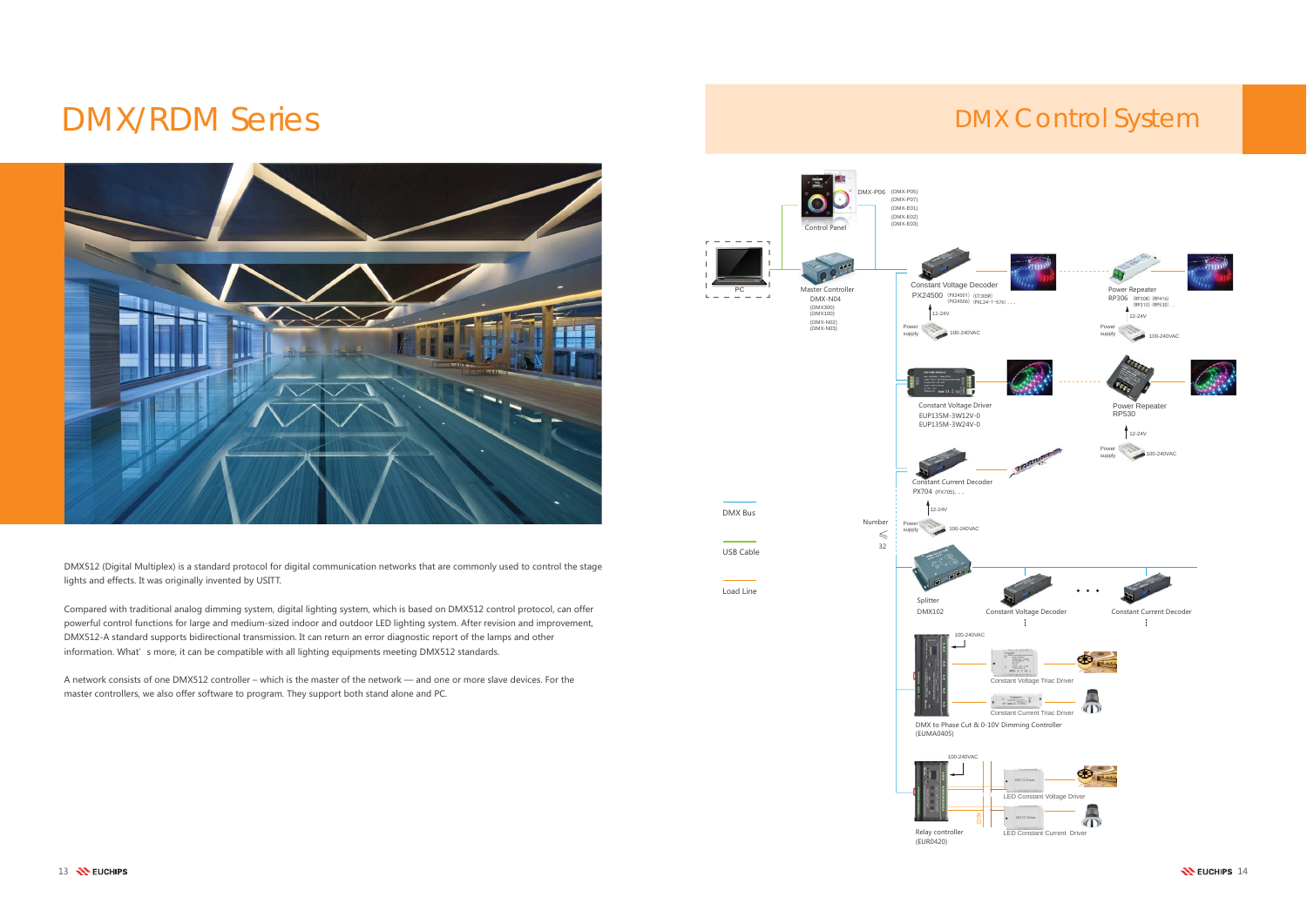- $\blacktriangleright$  Meets DMX512(1990)
- 
- 
- 
- 
- 

#### Feature

- 
- 
- 
- 
- 
- 

### DMX100DMX Stand Alone Controller

DMX100 is a full-color LED control system which is used for indoor and outdoor decorative lighting. with the wireless remote control, you can change the modes and adjust speed very conveniently. There are 30 modes of jump, fade, running, chase and with the pause function, you can keep the fixed color optionally.

#### Feature

#### Parameter

### Parameter

#### Feature

- $\blacktriangleright$  Meets DMX512(1990)
- $\blacktriangleright$  RF remote control function
- 256 levels of grey, totally 16.77 million colors, really full color
- ь Various of output interface, XLR-3 Male & Female, RJ45
- Eight different speed levels  $\blacktriangleright$
- Automatic parameter memory ь
- Various modes with pause function  $\blacktriangleright$

### DMX300DMX Stand Alone Controller

DMX300 is a full-color LED control system which focuses on indoor and outdoor decorative lighting. It comprises scene-edit software, LCD screen and buttons. You can according freely with RF remote control. There are several default modes.

| Parameter     |               |              |                     |                       |            |             | RoHS CE |           |
|---------------|---------------|--------------|---------------------|-----------------------|------------|-------------|---------|-----------|
| Item No.      | Input Voltage | Protocol     | <b>DMX Channels</b> | <b>Operation Mode</b> | Connection | Software    | G.W.(q) | Size(mm)  |
| <b>DMX100</b> | 12VDC         | DMX512(1990) | 512                 | Stand Alone           | XLR-3/RJ45 | Not Support | 709     | 140*80*46 |

- $\blacktriangleright$ Meets DMX512(1990)
- $\blacktriangleright$ Digital screen shows current status
- RF remote control function
- $\blacktriangleright$ 256 levels of grey, totally 16.77 million colors, really full color
- $\blacktriangleright$ Various output interface, XLR-3 Male & Female, RJ45
- Eight different speed levels
- $\blacktriangleright$ Automatic parameter memory

#### RoHS CE

 $RoHS$   $CF$ 

Parameter



## DMX Stand Alone Controller DMX800E1

DMX800E1 has fashionable glass panel, simple switch and more levels dimming functions, suitable for kinds of standards wall mounted method. Widely used in dance stage, grogshop, club, office and many other lighting control applications.

| Item No.      | Input Voltage | Protocol     | <b>DMX Channels</b> | <b>Operation Mode</b> | Connection | Software | G.W.(q) | Size(mm)   |
|---------------|---------------|--------------|---------------------|-----------------------|------------|----------|---------|------------|
| <b>DMX300</b> | 12VDC         | DMX512(1990) | 512                 | Stand Alone           | XLR-3/RJ45 | EC Flash | 1208    | 190*123*53 |



# RDM-100

### RDM Stand Alone Controller

| Parameter      |               |                           |                     |                       |            |                   |         | RoHS CE    |
|----------------|---------------|---------------------------|---------------------|-----------------------|------------|-------------------|---------|------------|
| Item No.       | Input Voltage | Protocol                  | <b>DMX Channels</b> | <b>Operation Mode</b> | Connection | Software          | G.W.(q) | Size(mm)   |
| <b>RDM-100</b> | 5V DC         | RDM(2009)<br>DMX512(1900) | 512                 | PC+Stand Alone        | <b>USB</b> | <b>RDM Master</b> | 710     | 154*105*49 |

| Item No.        | Input Voltage Protocol |              | <b>DMX Channels</b> | Operation Mode Connection |           | Software       | $G.W.(q)$ Size(mm) |
|-----------------|------------------------|--------------|---------------------|---------------------------|-----------|----------------|--------------------|
| <b>DMX800E1</b> | 12-24VDC               | DMX512(1990) | 512                 | Stand Alone               | Connector | No support 315 | 146*106*11         |

## DMX Stand Alone Masters



## DMX Stand Alone Masters

- 
- $\blacktriangleright$  Wsing tempered glass material
- $\blacktriangleright$  Controlled by touchable button and silder key and with systerm
	- indicate LED, easy to learn and use
- $\blacktriangleright$  Has advanced power management system and enter standby status
- Automatic memory function
- $\blacktriangleright$  Smooth Dimming curve, no flicker



RDM-100 meets RDM(2009) protocol. It can speak to RDM devices, set initial address and read the datas from devices. The software can also edit the lighting effcts and set scenes. read their parameters. Can program the lighting change effects and set scenes.

- Meets RDM(2009) protocol, compatible with DMX 512 (1990)
- $\blacktriangleright$  LCD screen displays the current state
- $\blacktriangleright$  Buttons support long-press, short-press and anti-share operations
- 256 levels of grey, totally 16.77 million colors, really full color
- Built-in 30 kinds of fixed modes, leave 5 kinds of custom modes for users to edit Automatic parameter memory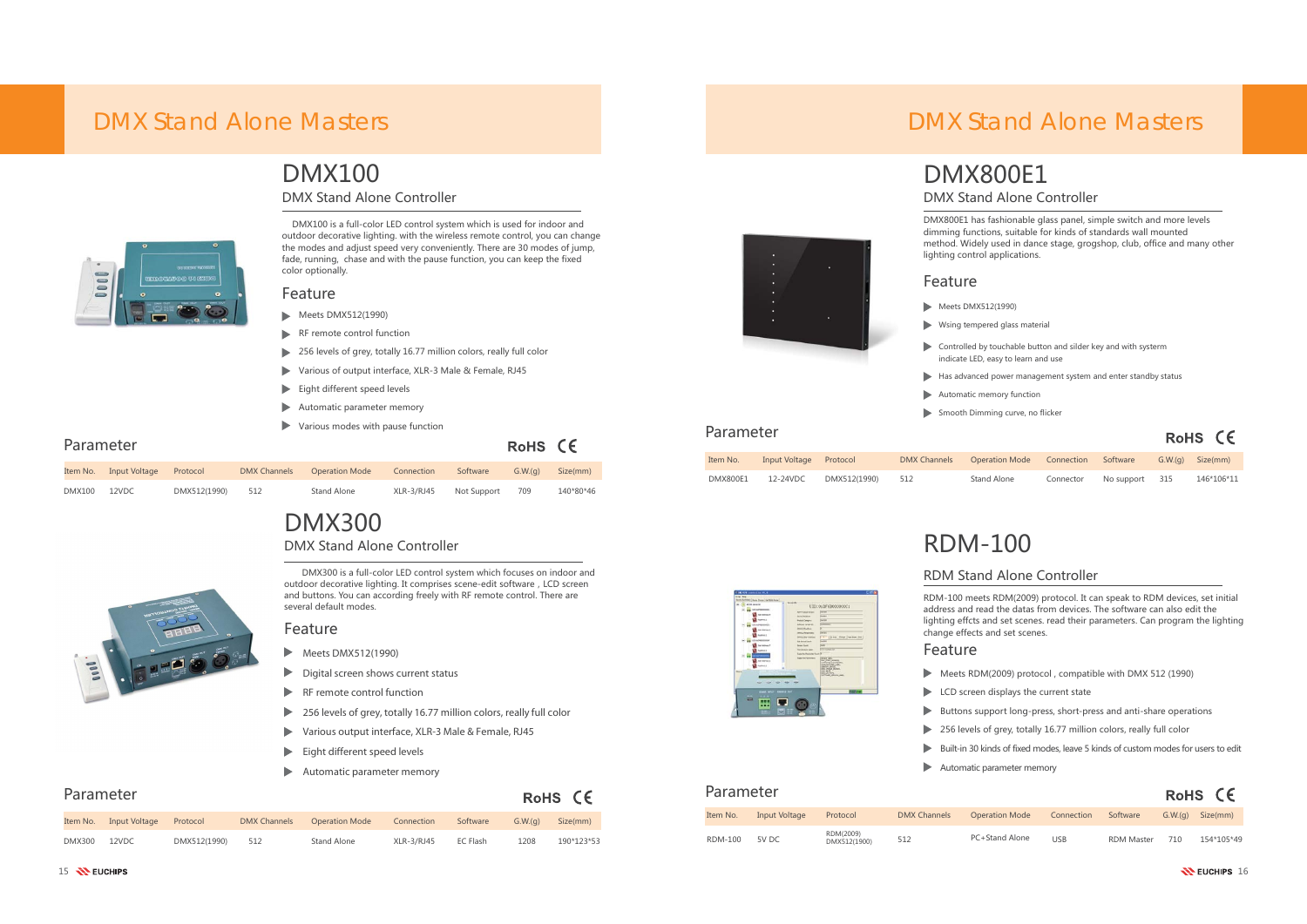- **Meets DMX512(1990)**
- $\blacktriangleright$  512\*3 channels in live mode(computer) and stand alone (DMX-N04)
- $\blacktriangleright$  USB or Ethernet connection, programmable by software
- Micro SD card memory for stand alone use(DMX-N04)
- Clock & calendar triggering function(DMX-N04)
- Various output interface, XLR-3, XLR-5 and RJ45

N series DMX master controllers have more than 512\*3channels, connecting by Ethernet, and have the programming software for the abundant LED lighting effects, meet for customers' different requests.

### Description Description





| Parameter        |                  |              |         |                                        |              |               |         | RoHS CE   |
|------------------|------------------|--------------|---------|----------------------------------------|--------------|---------------|---------|-----------|
| Item No.         | Input Voltage    | Protocol     |         | DMX Channels Operation Mode Connection |              | Software      | G.W.(a) | Size(mm)  |
|                  | DMX-N02 5-5.5VDC | DMX512(1990) | 256     | PC+Stand Alone                         | <b>USB</b>   | Euchips one   | 515     | 105*90*40 |
|                  | DMX-N03 5-5.5VDC | DMX512(1990) | 512     | <b>PC+Stand Alone</b>                  | <b>USB</b>   | Euchips one   | 627     | 143*95*44 |
| DMX-N04 5-5.5VDC |                  | DMX512(1990) | $512*3$ | PC+Stand Alone                         | USB+ETHERNET | Euchips seven | 677     | 160*88*48 |





#### e and the state of the state of the state of the state of the state of the state of the state of the state of the state of the state of the state of the state of the state of the state of the state of the state of the stat



With a stylish glass panel that can be installed on any walls easily. Supports stand alone mode, up to 512 \* 2-channel, can adjust scenes, speed or brightness based on the user's real-time applications, PC software pre-effects editor.

| Item No. | <b>Input Voltage</b> | Protocol     | <b>DMX Channels</b> | <b>Operation Mode</b> | Connection   | Software      | G.W.(q) | Size(mm)   |
|----------|----------------------|--------------|---------------------|-----------------------|--------------|---------------|---------|------------|
| DMX-P05F | 5V DC                | DMX512(1900) | 128                 | <b>PC+Stand Alone</b> | USB          | Euchips one   | 250     | 86*86*10   |
| DMX-P06  | 6V DC                | DMX512(1990) | $512*2$             | <b>PC+Stand Alone</b> | USB+ETHERNET | Euchips seven | 508     | 146*106*11 |
| DMX-P07  | 5V DC                | DMX512(1990) | $512*2$             | PC+Stand Alone        | USB+ETHERNET | Euchips seven | 392     | 168*128*17 |







#### RoHS CE

- Uses tempered glass material, stylish appearance
- Sensitive keys, lively LCD screen
- USB or Ethernet connection, programmable by PC software
- 8 dry contact trigger ports
- Wall mounted

## DMX N Series Master Controllers



## DMX P Series Touch Panel Controllers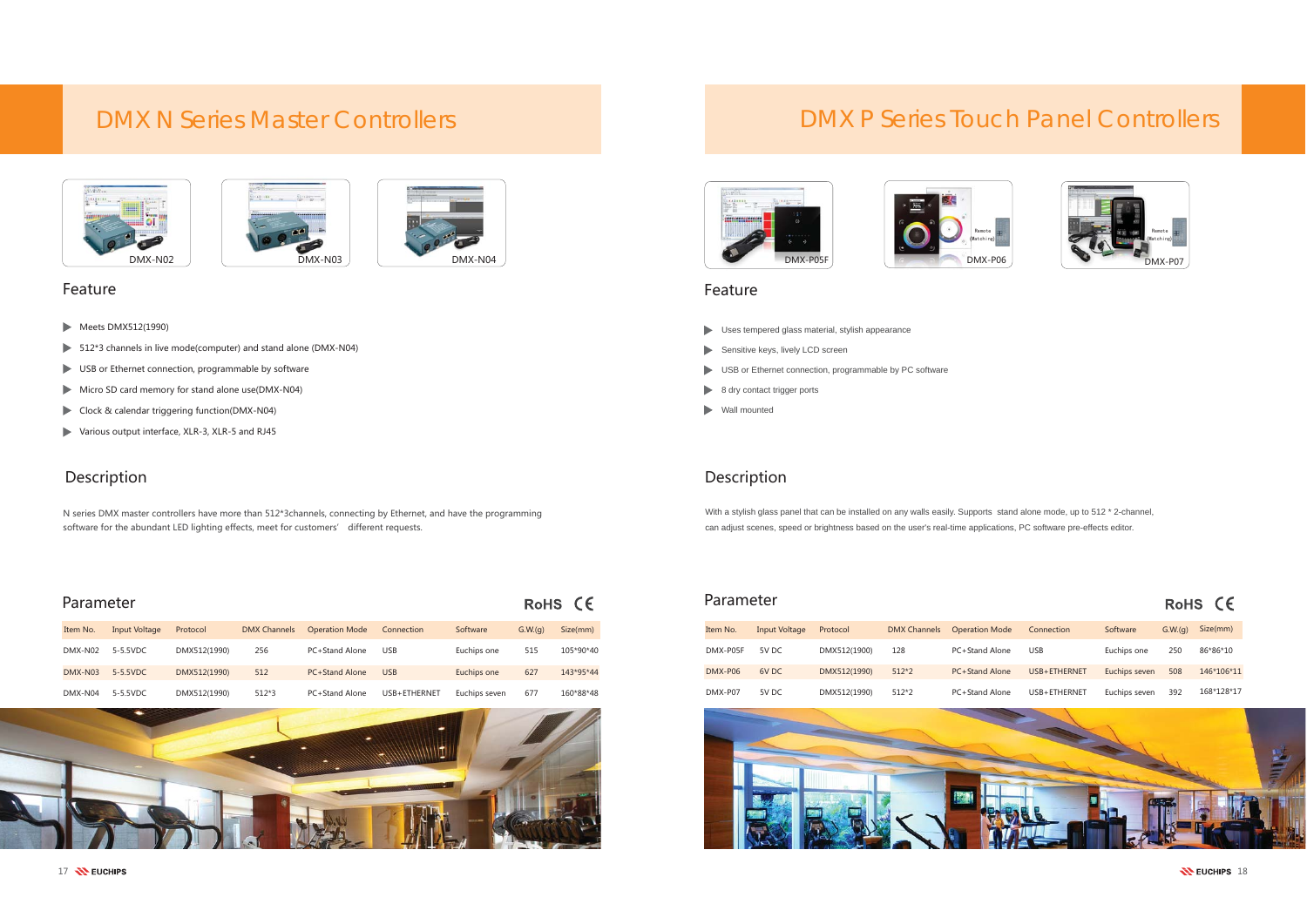#### Feature

- $\blacktriangleright$  Meets DMX512 (1990) international standard protocol
- $\blacktriangleright$  High precise touch sensitive keys and dimming ring
- $\blacktriangleright$  Power cut memory function

#### Parameter

#### Description

Q series DMX master controller are mainly used to control RGB lighting changes, supports 512 channels and professional PC editing software, It can operate online or stand alone 10 keys remote control for scenes changing, very easy to use for users.

#### Description

Meets DMX512 (1990) international standard protocol, with fashionable glass panel, ergonomic concave touch ring Up to 16 channels to control the RGB lights and with 4 customized scenes, can meet most customer's requests.



| Parameter      |               |              |                     |                       |            |           |         | RoHS CE    |
|----------------|---------------|--------------|---------------------|-----------------------|------------|-----------|---------|------------|
| Item No.       | Input Voltage | Protocol     | <b>DMX Channels</b> | <b>Operation Mode</b> | Connection | Software  | G.W.(q) | Size(mm)   |
| DMX-Q01        | 5V DC         | DMX512(1990) | 512                 | PC+Stand Alone        | <b>USB</b> | Euchips 8 | 510     | 100*70*44  |
| <b>DMX-Q02</b> | 5V DC         | DMX512(1990) | 512                 | <b>PC+Stand Alone</b> | <b>USB</b> | Euchips 8 | 620     | 132*114*40 |





| Item No. | Input Voltage | Protocol    | <b>DMX Channel</b> | Area           | Scene | Dimmer                   | G.W.(q) | Size(mm)   |
|----------|---------------|-------------|--------------------|----------------|-------|--------------------------|---------|------------|
| DMX-E01  | 5VDC          | DMX512/1990 |                    |                |       | <b>Brightness Adjust</b> | 110     | 86*86*10   |
| DMX-E02  | 5VDC          | DMX512/1990 | 8                  | $\overline{4}$ |       | Color Temp. Adjust       | 110     | 86*86*10   |
| DMX-E03  | 5VDC          | DMX512/1990 | 16                 | 4              |       | <b>RGBW Adjust</b>       | 200     | 146*106*11 |





#### RoHS CE

- ▶ 256-grey levels for each R,G,B channel, totally 16.77 million colors, really full color
- $\blacktriangleright$ Keys support long press, short press and anti-shake operations
- $\blacktriangleright$ Supports kinds of output connectors: XLR3, RJ45, T.Block



## DMX Q Series Master Controllers

## DMX E Series Touch Panel Controllers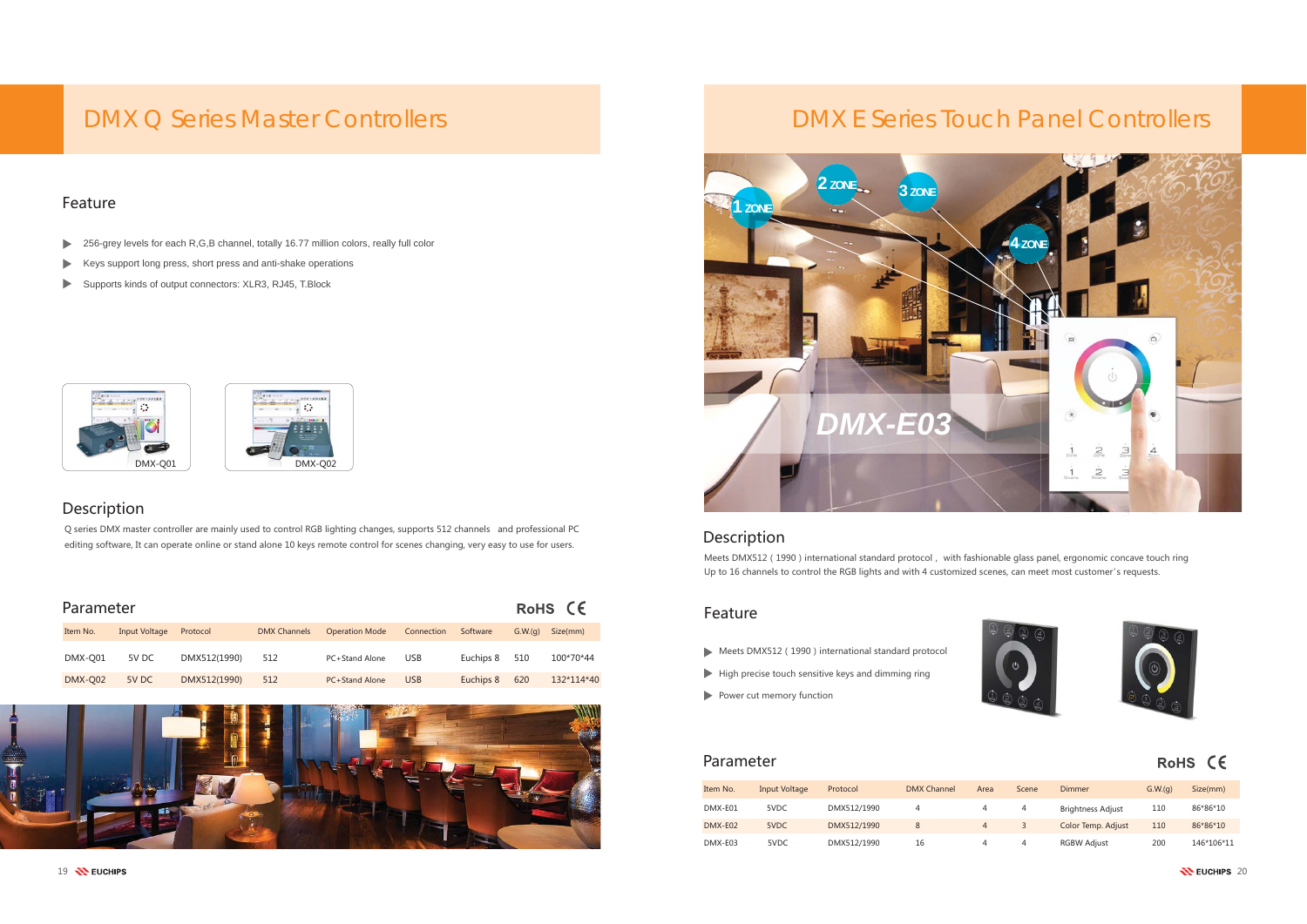- $\blacktriangleright$  Meets DMX512/1990
- 256-level brightness, full-color control  $\blacktriangleright$
- $\blacktriangleright$  Works with control system, can express perfect effect
- Can drive  $1~3$  channel of each lamp
- Can set the DMX address freely  $\blacktriangleright$
- $\blacktriangleright$  With anti-interference performance, over-heat and over-current protection, self-recovery function

### Description

DMX constant voltage LED decoders are PWM constant voltage output, working with DMX control system and applying to control kinds of single color or RGB LED strips and constant voltage sources. Open green ends, RJ45 and various connecting methods are optional. They require of 12-24VDC power supply.



# Constant Voltage DMX Decoder Series **Constant Voltage DMX Decoder Series**

| Item No.        | <b>Input Voltage</b> | <b>Output Current</b> | <b>Output Power</b> | <b>Address Setting</b> | <b>DMX</b> Interface | G.W.(q) | Size(mm)                 |
|-----------------|----------------------|-----------------------|---------------------|------------------------|----------------------|---------|--------------------------|
| <b>CT305R</b>   | 12-24VDC             | 5A*3Channels          | 180~360W            | DIP Switch             | <b>RJ45</b>          | 282     | 177*41.5*33.5            |
| <b>CT305RL</b>  | 12-24VDC             | 5A*3Channels          | 180~360W            | <b>DIP Switch</b>      | <b>RJ45</b>          | 282     | 177*41.5*33.5            |
| CT310RF         | 12-24VDC             | 8A*3Channels          | 288~576W            | <b>Button</b>          | <b>RJ45</b>          | 1076    | 190*123*53               |
| DIM101M-DIN     | 12-24VDC             | 5A*3Channels          | 180~360W            | <b>Button</b>          | Connector            | 120     | 112*35*67                |
| PX24500         | 12-24VDC             | 5A*3Channels          | 180~360W            | DIP Switch             | <b>RJ45</b>          | 263     | 177*41.5*33.5            |
| <b>PX24500A</b> | 12-24VDC             | 6A*3Channels          | 216~432W            | <b>Button</b>          | Connector            | 165     | 168*51*22                |
| PX24500D        | 12-24VDC             | 5A*4Channels          | 240~480W            | <b>Button</b>          | Connector            | 165     | 168*51*22                |
| PX24501         | 6-24VDC              | 5A*3Channels          | $90 - 360W$         | <b>DIP Switch</b>      | RJ45/XLR-3           | 331     | 125*54*41                |
| PX24504         | 12-24VDC             | 3A*1Channel           | 36~72W              | DIP Switch             | Connector            | 141     | 86*51*18                 |
| PX24505         | 12-24VDC             | 6A*4Channels          | 288~576W            | <b>DIP Switch</b>      | RJ45/XLR-3           | 344     | 125*54*41                |
| PX24506         | 12-24VDC             | 3A*3Channels          | 108~216W            | <b>DIP Switch</b>      | Connector            | 136     | 86*51*18                 |
| PX24507         | 12-24VDC             | 5A*3Channels          | 180~360W            | <b>DIP Switch</b>      | <b>RJ45</b>          | 145     | 86*54*20                 |
| PX24606         | 12-24VDC             | 5A*4Channel           | 240~480W            | DIP Switch             | Connector            | 150     | 120*42*23                |
| PX24800E1       | 5-24VDC              | 6A*3Channel           | $90 - 432W$         | <b>Button</b>          | Connector            | 165     | $67 \times 50 \times 22$ |
| PX403           | 12-24VDC             | 3A*4Channels          | 144~288W            | DIP Switch             | <b>RJ45</b>          | 262     | 177*41.5*33.5            |
| PXL24-1-576     | 12-24VDC             | 1A*24Channels         | 288~576W            | <b>DIP Switch</b>      | Connector            | 511     | 195*100*18               |
| PXL24-2-1152IR  | 12-24VDC             | 2A*24Channels         | 576-1152W           | DIP Switch             | Connector            | 460     | 195*100*18               |



### RoHS CE

|          | <b>Input Voltage</b> | <b>Output Current</b> | <b>Output Power</b> | <b>Address Setting</b> | <b>DMX</b> Interface | G.W.(q) | Size(mm)                 |
|----------|----------------------|-----------------------|---------------------|------------------------|----------------------|---------|--------------------------|
|          | 12-24VDC             | 5A*3Channels          | 180~360W            | <b>DIP Switch</b>      | <b>RJ45</b>          | 282     | 177*41.5*33.5            |
| L        | 12-24VDC             | 5A*3Channels          | 180~360W            | <b>DIP Switch</b>      | <b>RJ45</b>          | 282     | 177*41.5*33.5            |
| F        | 12-24VDC             | 8A*3Channels          | 288~576W            | <b>Button</b>          | RJ45                 | 1076    | 190*123*53               |
| M-DIN.   | 12-24VDC             | 5A*3Channels          | 180~360W            | <b>Button</b>          | Connector            | 120     | 112*35*67                |
| 0        | 12-24VDC             | 5A*3Channels          | 180~360W            | <b>DIP Switch</b>      | <b>RJ45</b>          | 263     | 177*41.5*33.5            |
| 0A       | 12-24VDC             | 6A*3Channels          | 216~432W            | <b>Button</b>          | Connector            | 165     | 168*51*22                |
| 0D       | 12-24VDC             | 5A*4Channels          | 240~480W            | <b>Button</b>          | Connector            | 165     | 168*51*22                |
| 1        | 6-24VDC              | 5A*3Channels          | $90 - 360W$         | <b>DIP Switch</b>      | RJ45/XLR-3           | 331     | 125*54*41                |
| 4        | 12-24VDC             | 3A*1Channel           | 36~72W              | <b>DIP Switch</b>      | Connector            | 141     | 86*51*18                 |
| 5        | 12-24VDC             | 6A*4Channels          | 288~576W            | <b>DIP Switch</b>      | RJ45/XLR-3           | 344     | 125*54*41                |
| 6        | 12-24VDC             | 3A*3Channels          | 108~216W            | <b>DIP Switch</b>      | Connector            | 136     | 86*51*18                 |
| 7        | 12-24VDC             | 5A*3Channels          | 180~360W            | <b>DIP Switch</b>      | <b>RJ45</b>          | 145     | 86*54*20                 |
| 6        | 12-24VDC             | 5A*4Channel           | 240~480W            | <b>DIP Switch</b>      | Connector            | 150     | 120*42*23                |
| 0E1      | 5-24VDC              | 6A*3Channel           | 90~432W             | <b>Button</b>          | Connector            | 165     | $67 \times 50 \times 22$ |
|          | 12-24VDC             | 3A*4Channels          | 144~288W            | <b>DIP Switch</b>      | RJ45                 | 262     | 177*41.5*33.5            |
| 1-576    | 12-24VDC             | 1A*24Channels         | 288~576W            | <b>DIP Switch</b>      | Connector            | 511     | 195*100*18               |
| 2-1152IR | 12-24VDC             | 2A*24Channels         | 576-1152W           | <b>DIP Switch</b>      | Connector            | 460     | 195*100*18               |

1 NEUCHIPS 22

#### Parameter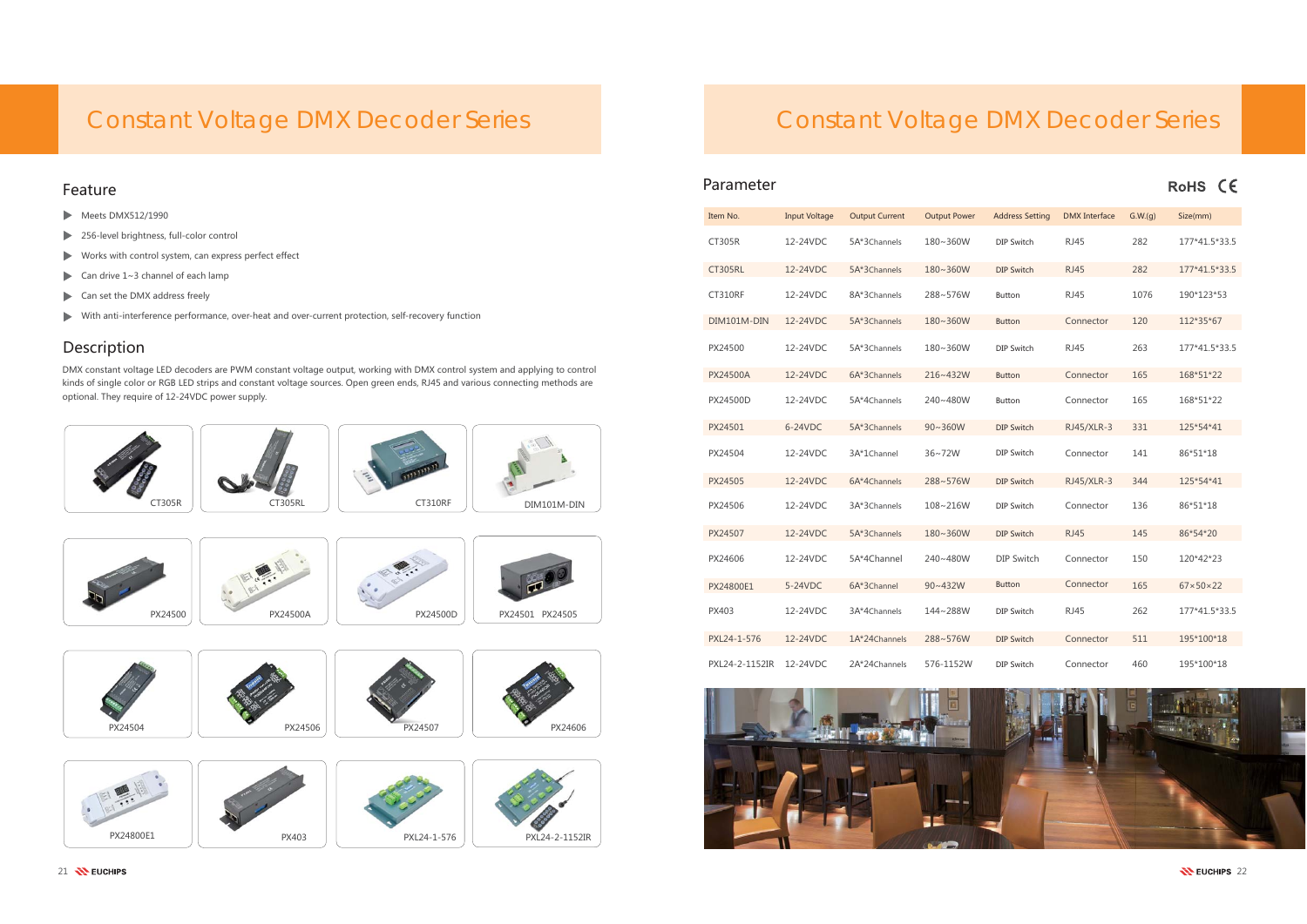- $\blacktriangleright$  Works with control system, with perfect effect
- Can set the DMX address freely
- $\blacktriangleright$  Uses touchable color ring remote control, easy to operate
- $\blacktriangleright$  With anti-interference performance, over-heat and over-current protection, self-recovery function

#### Parameter

### Description

DMX constant voltage LED drivers are PWM constant voltage output, working with DMX control system and applying to kinds of single color or RGB LED strips and constant voltage sources. 120-240AC input, power supplies are not required.



### Description

DMX constant current LED decoders are PWM constant current output, working with DMX control system and applying to kinds of LED down lamps, track lamps, ceiling lamps and constant current sources. 12-48VDC input. Setting output currents and other parameters by Nixie tubes and DIP switches.

| Item No.        | Input Voltage | <b>Output Current</b> | <b>Output Voltage</b> | <b>Output Power</b> | Protocol     | G.W.(q) | Size(mm)  |
|-----------------|---------------|-----------------------|-----------------------|---------------------|--------------|---------|-----------|
| EUP135M-3W12V-0 | 100-240VAC    | 3.75A*3Channels       | 12VDC                 | 135W                | DMX512(1990) | 610     | 196*75*40 |
| EUP150M-3W24V-0 | 100-240VAC    | 2.08A*3Channels       | 24VDC                 | 150W                | DMX512(1990) | 610     | 196*75*40 |



## Constant Current DMX Decoder Series

#### e and the state of the state of the state of the state of the state of the state of the state of the state of the state of the state of the state of the state of the state of the state of the state of the state of the stat

- $\blacktriangleright$  Multiple output currents are optional
- Can set DMX address freely
- $\triangleright$  Modular, can be combined with LED lamps flexible
- $\triangleright$  Over-heat protection, output short circuit protection



RoHS CE

| Parameter    |                      |                       |                             |                        |                      |         | $\epsilon$<br><b>RoHS</b> |
|--------------|----------------------|-----------------------|-----------------------------|------------------------|----------------------|---------|---------------------------|
| Item No.     | <b>Input Voltage</b> | <b>Output Current</b> | <b>Output Voltage Range</b> | <b>Address Setting</b> | <b>DMX</b> Interface | G.W.(q) | Size(mm)                  |
| <b>PX704</b> | 12-48VDC             | 350mA*4Channels       | $3 - 42V$                   | DIP Switch             | <b>RJ45</b>          | 312     | 177*41.5*33.5             |
| <b>PX705</b> | 12-48VDC             | 300mA*3Channels       | $3-42V$                     | <b>Button</b>          | Connector            | 175     | 168*51*24.5               |
|              |                      | 350mA*3Channels       |                             |                        |                      |         |                           |
|              |                      | 500mA*3Channels       |                             |                        |                      |         |                           |
|              |                      | 650mA*3Channels       |                             |                        |                      |         |                           |
|              |                      | 700mA*3Channels       |                             |                        |                      |         |                           |
| <b>PX706</b> | 12-48VDC             | 1050mA*4Channels      | $3 - 42V$                   | <b>Button</b>          | <b>RJ45</b>          | 185     | 168*51*24.5               |



 $24$  EUCHIPS 24 EUCHIPS 24

## Constant Voltage DMX Driver Series